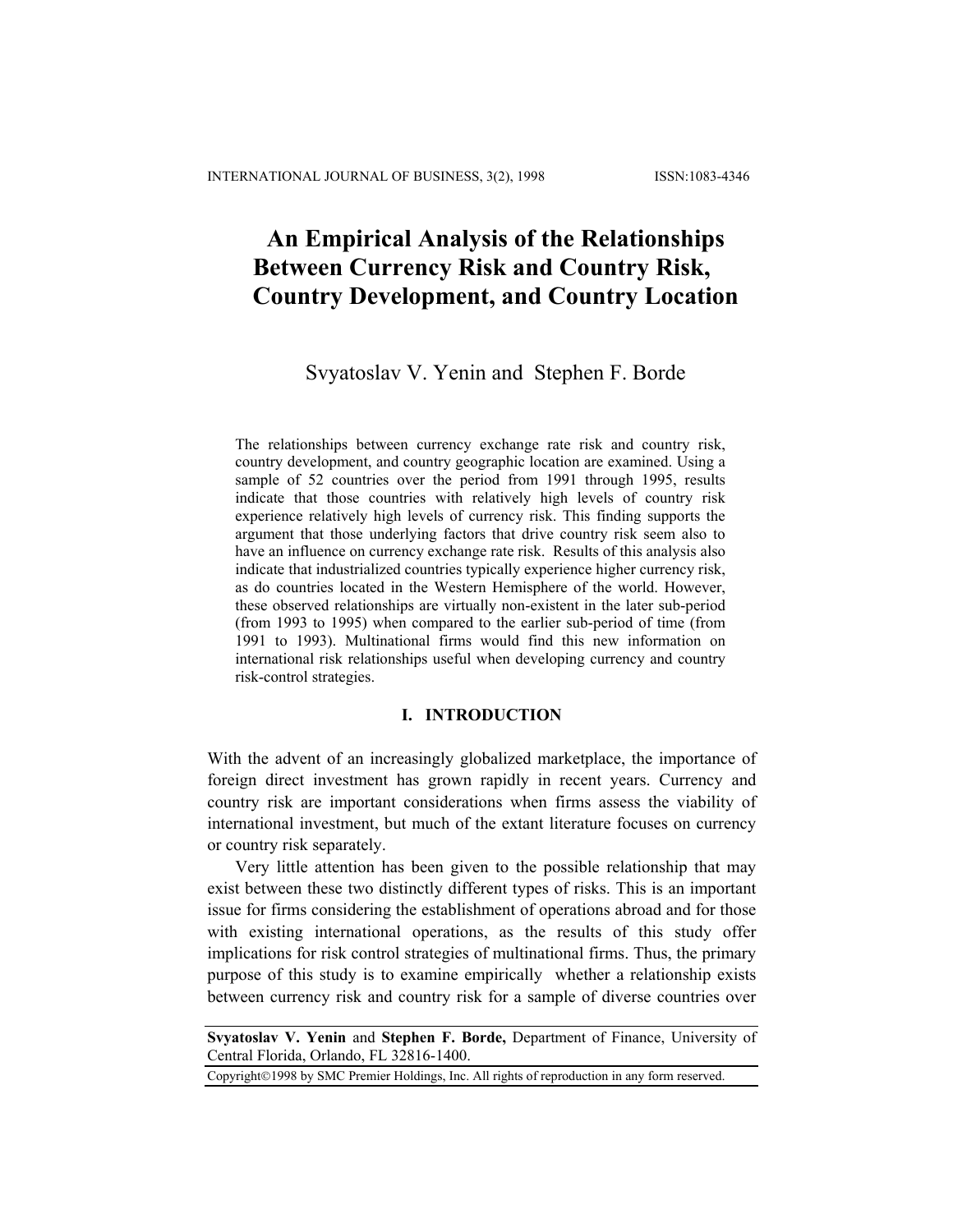different time periods. The secondary purpose of this study is to assess how such a relationship may vary across countries with different degrees of economic development and across countries located in different geographic regions of the world.

## **II. LITERATURE REVIEW**

#### **Review of Literature on Country Risk**

One facet of country risk is political risk, and Kobrin [35] provides an in-depth discussion of political risk. Brewer and Rivoli [7] suggest that political instability can reduce a country's ability or willingness to service its debt and that countries with political turmoil may be less willing than countries without political turmoil to embark on austerity programs for fear of weakening an already fragile political regime. Brewer [4,5,6], Yu [53], Edwards and Tabellini [22], and Roubini [47] analyze and discuss the relationship between fiscal policy instability and government instability. Burton and Inoue [8] and Citron and Nickelsburg [11] argue that debt reschedulings often follow political upheavals, and they find that explicit consideration of political instability is an important component of country risk analysis. However, Chase, Kuhle, and Walther [10] show no consistent positive relationship between political risk and a political risk premium. But Sethi and Luther [50] argue that broad measures of political risk based on secondary data will be of limited use since data quality may be inconsistent. In a recent study, Fatehi and Safizadeh [25] examine the effect of sociopolitical instability on the flow of foreign direct investment in developing countries, and their results support the notion that multinational firms in different industries do not perceive the same level of risk when political turmoil emerges.

 Melvin and Schlagenhauf [41] apply dynamic factor analysis to estimate a monthly country risk index for Mexico. Their results indicate that the ratios of imports to reserves and debt to exports are important determinants of country risk in Mexico's case. However, Bird [2] argues that many of the economic factors considered are essentially static and emphasize the countries' liquidity positions. Nevertheless, Burton and Inoue [9] find that the most powerful variables that influence country risk are foreign aid per capita, political instability, budgetary deficits, growth in gross domestic product, inflation, gross national product per capita, and foreign direct investment per capita.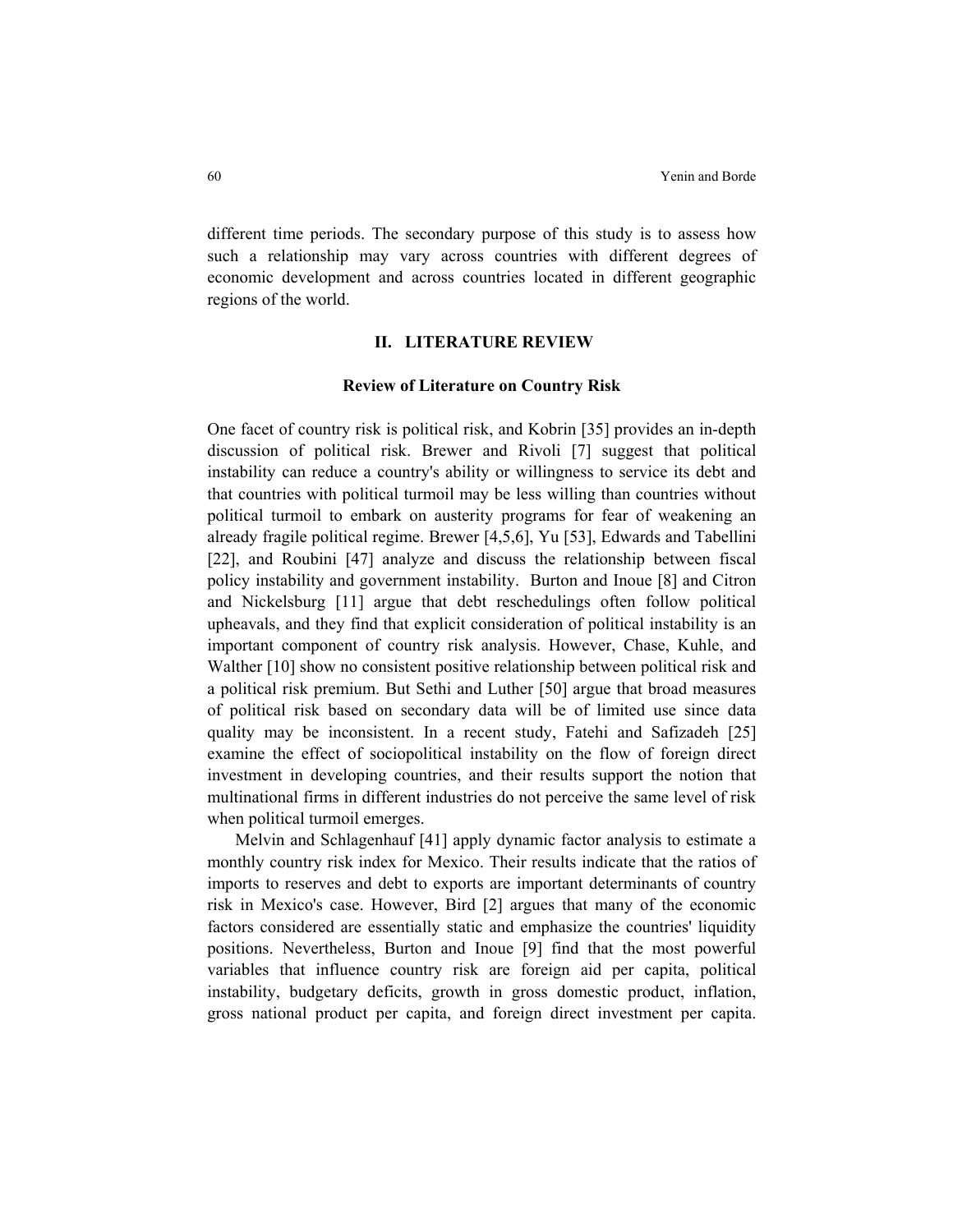Nigh [44] finds that the relationship between political events and direct foreign investment is different for less developed countries than for developed countries. Oral, Kettani, Cosset, and Daouas [45] apply a generalized logit (G-LOGIT) model to link country risk rating and political-economic indicators of 70 countries. They find that this method is superior to other statistical models in terms of estimation and validation errors.

 Schmidt [49] argues that host governments are apt to aim policy measures at primary and service-sector operations. However, Encarnation and Vachani [23] suggest that firms have several options available to respond to political pressure in favor of host government control of a foreign operation, including preemptive action such as diversification or joint partnerships. Gonzalez and Villanueva [28] propose that the strategic question that management must face during a crisis is whether to continue operations or consider a complete or gradual withdrawal. Harvey [30] surveys 79 multinational firms to ascertain if and how they would cope with a potential terrorist attack and finds that less than half of the firms surveyed have formal programs to deal with such an attack.

 Kim [34] finds that patterns of host government intervention vary with changes in the level of competition and economic strength of the firm. Makhija [39] develops a conceptual model of political risk to relate government intervention to specific government objectives. Phillips-Patrick [46] argues that even though foreign ownership tends to increase political risk, other factors can reduce it. He provides evidence to show that a foreign firm with significant future growth opportunities will likely experience less political risk than other foreign firms without such opportunities.

When comparing country risk ratings from the Institutional Investor [32] publication to the results of formal forecasting models, Somerville and Taffler [52] find that bankers are overly pessimistic about the credit-worthiness of developing countries. They attribute this finding to the propensity toward bias in human judgement, which they indicate is supported by research in psychology. Cosset and de la Rianderie [14] show that political risk news transmits important information about a country's investment climate and causes variations in the exchange rate of its currency. This implies that a shortterm relationship exists between political risk and currency risk.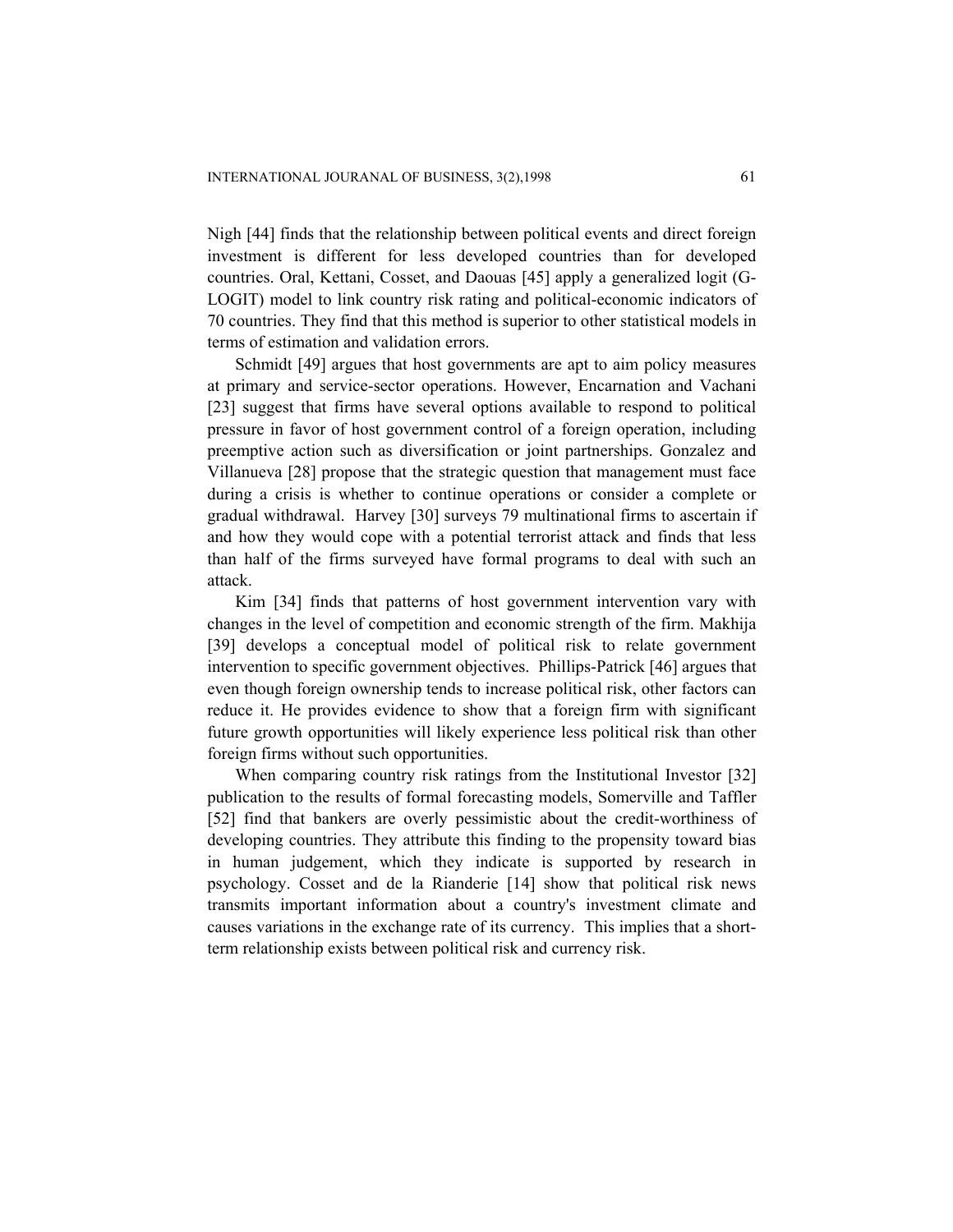#### **Review of Literature on Currency Risk**

Lessard and Lightstone [37] show that real exchange rate changes have both margin effects and volume effects, and they argue that managers need to understand that exchange rates can have a significant impact on profits. Bodnar and Gentry [3] contend that exchange rate fluctuations can significantly affect domestic profits by the changing terms of competition with foreign competitors. Hung [31] estimates the impact of exchange rate changes on firms' profits and finds that changes in exchange rate are transmitted to profits through a price-volume effect and a currency translation effect.

 Kwok [36] examines whether managers should hedge cash flows originating in different currencies independently or use an integrative approach, and he indicates that while the independent approach does not lead to the lowest risk, this approach could save time and resources as its effectiveness is close to that of the integrative approach. Eaker and Grant [21] provide empirical evidence on the effectiveness of cross-hedging with currency futures in reducing foreign exchange risk. They find that cross-hedging is substantially less effective and more variable than traditional hedging, but they suggest that if cross-hedging is the only alternative, multiple cross-hedges are more effective. Soenen [51] studies the effectiveness of diversification with regard to reducing the variability of a portfolio of currencies, and the results indicate that the marginal reduction in the variation of a firm's currency portfolio diminishes rapidly and becomes almost insignificant with the inclusion of more than eight currencies. DeMaskey [17] compares the effectiveness of currency futures and currency options as hedging instruments of covered and uncovered currency positions. Results of this study indicate that currency futures provide a more effective covered hedge while currency options are more effective for an uncovered hedge. Collier and Davis [12] survey a sample of large U.K. firms about management of currency transaction risk. The results of their survey indicate that for most firms surveyed, management of currency transaction risk is centralized and supported by formal policies for dealing with risk exposure. In a subsequent and similar study of U.K. and U.S. firms, Collier, Davis, Coates, and Longden [13] find that U.S. firms exhibit policies that are slightly more inclined toward asymmetric risk aversion, even when overall risk profiles are similar.

 Dumas and Solnik [20] study the currencies of Germany, Japan, the U.K., and the U.S., and they find evidence to support the existence of foreign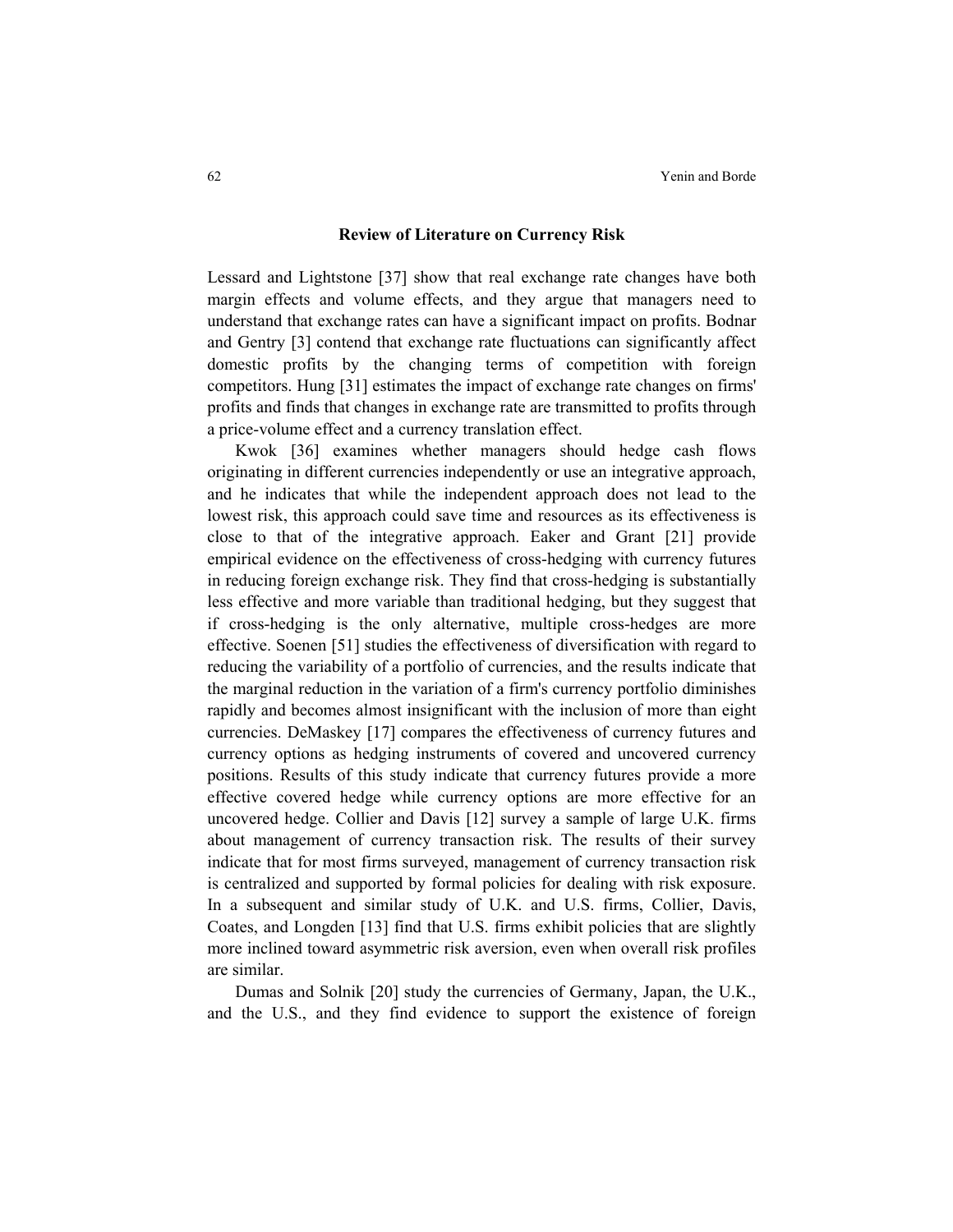exchange risk premia. Hakkio and Sibert [29] argue that the extant literature suggests that the forward exchange rate is not equal to the expected future spot exchange rate because of the existence of a risk premium.

# **III. ASSESSING COUNTRY AND CURRENCY RISK**

#### **Assessing Country Risk**

In an early study using discriminant analysis, Frank and Cline [27] find that debt service ratio, imports to reserves ratio, and amortization to debt ratio are significant indicators of country risk. Dhonte [19] applies principal components analysis in a similar context, and Feder and Just [26] reinvestigate the significance of indicators previously examined using logit analysis. They find three additional indicators to be significant: per capita income, capital inflows to debt service payment ratio, and real export growth rate. Similarly, Cosset and Roy [15] find that per capita income level may be useful as a proxy for assessing country risk.

 Cosset, Siskos, and Zopounidis [16] evaluate country risk by applying a method that relies on iterative use of an ordinal regression model that rests on a trial-and-error learning process. Their results suggest that gross national product (GNP) per capita, propensity to invest, current account balance on GNP, and export variability are the most important determinants of country risk. Other related studies include Wilson [55], Davis [18], and Saini and Bates [48]. Results of recent empirical research by Mauro [42] on assessing country risk indicate that all categories of country risk are positively and significantly associated with each other and with per capita income levels.

 Madura [40] proposes several methods that can be used to estimate country risk, such as the checklist approach, the Delphi technique, quantitative analyses, inspection visits, and reliance on published country risk ratings. Each of these techniques has its advantages and disadvantages. Abdullah [1] notes that use of the checklist approach to assess country risk is most common among bankers.

 Country credit risk ratings are published by Euromoney [24] and Institutional Investor [32]. The Euromoney [24] credit ratings are a weighted average of three indicators: market, credit, and analytical indicators. [For a more detailed description, see Euromoney [24], September 1987, page 357.] Institutional Investor [32] ratings are a weighted average, based on an unpublished formula, of ratings compiled from surveys of 75 to 100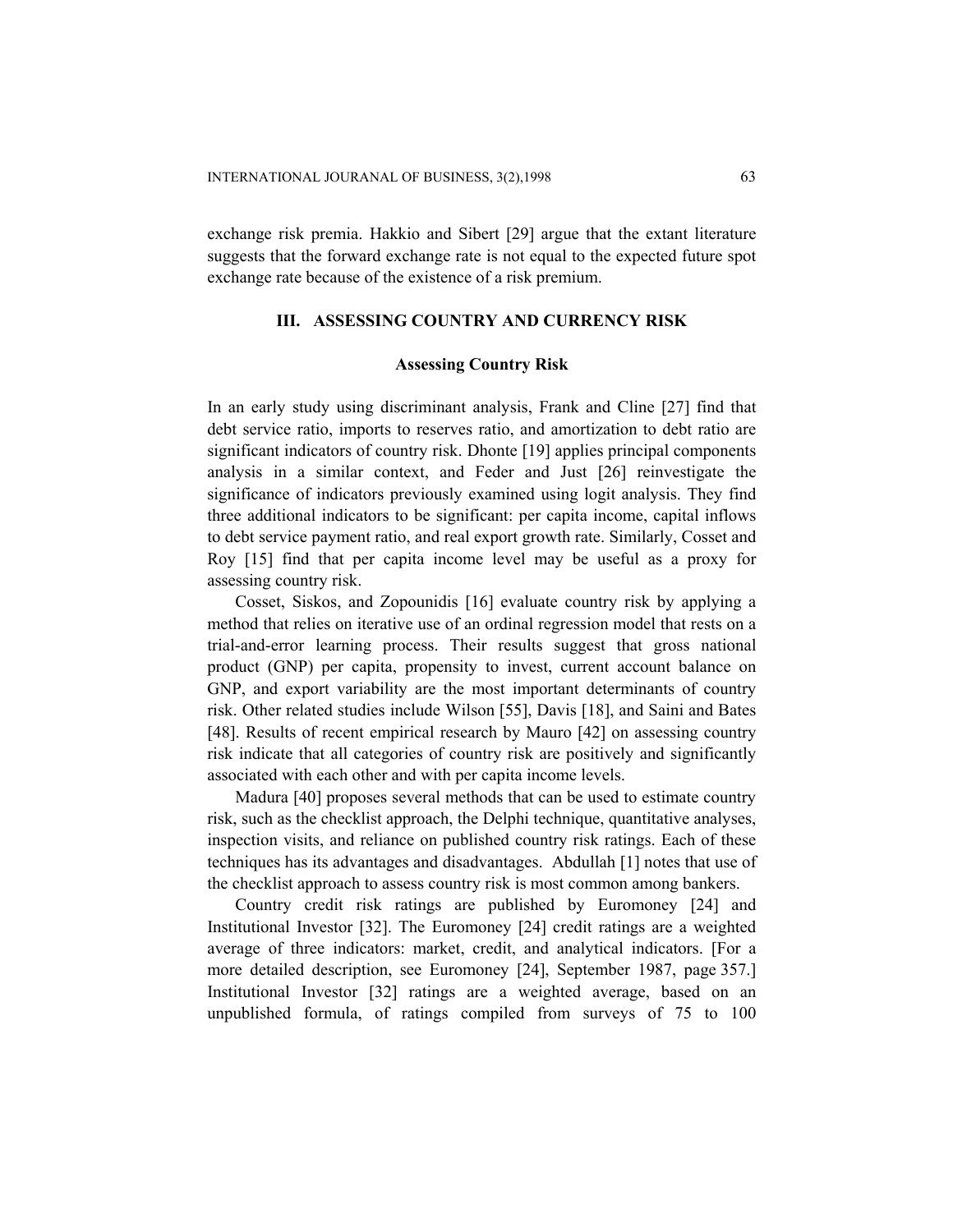international bankers. [For a more detailed description, see Institutional Investor [32], September 1987, page 351.] These ratings are reported twice per year and range from 0 to 100, where higher ratings indicate higher degrees of credit-worthiness or lower risk.

#### **Assessing Currency Risk**

Greater degrees of variability in currency exchange rates translate into higher degrees of currency exchange rate risk. Levi [38] supports this argument by stating that "foreign exchange risk is measured by the variance of the domesticcurrency value of an asset, liability, or operating income that is attributable to unanticipated changes in exchange rates" [p. 302].

The level of currency exchange rate risk may vary materially across countries. Madura [40] finds that the standard deviation of the Canadian dollar's exchange rate is about one-third that of the British pound, and Levi [38] finds that the volatility of the Japanese yen is three times that of the British pound. Interestingly, Levi [38] finds that the volatility of currency exchange rates for the Canadian dollar, the British pound, the German mark, and the Japanese yen have been generally increasing over time.

# **IV. HYPOTHESES**

Those factors that typically drive country risk, such as economic conditions and political stability, may also have an influence on the level of currency exchange rate risk. To the extent that this is true, one might expect countries with relatively high levels of country risk to experience relatively high levels of currency risk. Thus, the first hypothesis is that countries that exhibit higher levels of country risk should also exhibit higher levels of currency risk.

 To the extent that industrialized countries have more stable economies, one might expect those countries to display lower levels of currency exchange rate variability and consequently lower levels of currency exchange rate risk. However, a counter-argument might suggest that the economies of developing countries may be more closely tied to those of their major trading partners, such as the U.S., and therefore those economies may experience relatively low currency exchange rate volatility. This implies that if the U.S. dollar is used as the reference, the currencies of other industrialized countries may exhibit greater volatility with respect to the U.S. dollar than those currencies of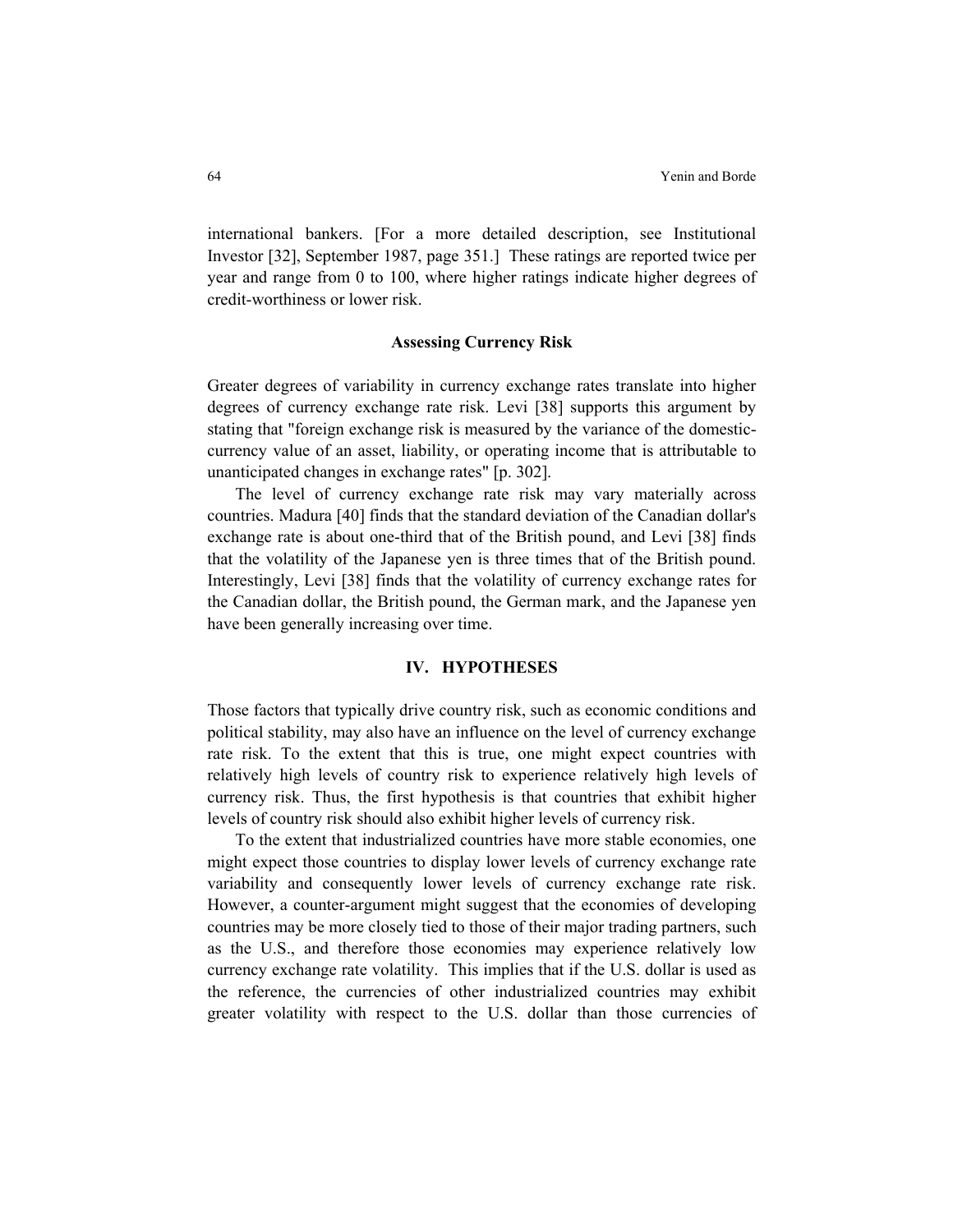developing countries. Thus, the second hypothesis is that the currencies of industrialized countries should display a higher relative level of currency exchange rate risk than those of developing countries.

 Countries in different regions of the world may experience systematically different levels of currency exchange rate risk. This difference may exist because those countries that are located in the Western Hemisphere may be subject to a different pattern of macroeconomic forces than those countries located in the Eastern Hemisphere. Such a difference may be due to the apparent predominance of "controlled" economies in the Eastern Hemisphere of the world. Therefore, to the extent that this predominance exists, one might expect the currencies of countries located in the Western Hemisphere to be more subject to the dynamic forces of trade and investment, which may tend to induce higher relative levels of exchange rate volatility. Thus, the third hypothesis is that the currencies of countries located in the Western Hemisphere should exhibit higher levels of currency exchange rate risk.

#### **V. DATA AND METHODOLOGY**

Since all categories of country risk have been observed to be positively and significantly associated with each other [42], country risk ratings published by Euromoney [24] and Institutional Investor [32] would seem to be adequate proxies for country risk. Thus, annual country risk ratings are extracted from various issues of Euromoney [24] and Institutional Investor [32] publications over the five-year period from 1991 to 1995. Over the same period of time, monthly currency exchange rates are extracted from the Wall Street Journal [54] newspaper for 52 different currencies for which data are consistently available over the study period.

 Since country risk ratings published by Euromoney [24] and Institutional Investor [32] may capture different facets of country risk, these risk ratings are combined and averaged to form a single risk proxy for each country included in the study. Averaging these ratings seems appropriate as each country is rated on the same scale, from 0 to 100, where lower values represent higher levels of country risk. Thus, for each country included in the study, a proxy for country risk is computed as the grand mean of the country risk ratings extracted from various issues of Euromoney [24] and Institutional Investor [32] over the specified period of time.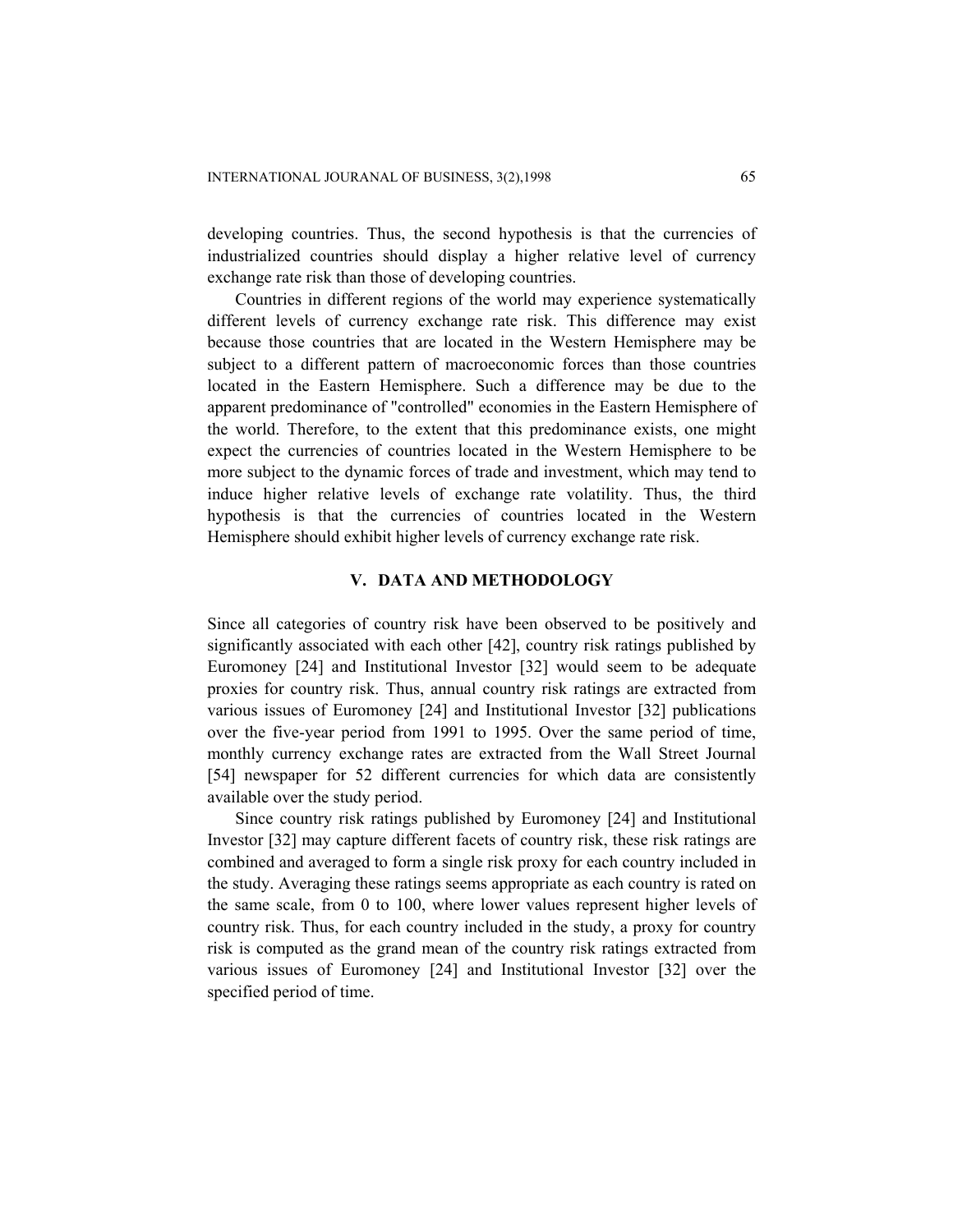In concurrence with the definition of currency risk posed by Levi [38], proxies for currency risk are computed as the standard deviation of the percentage changes in the beginning-of-the-month currency exchange rate for each of the 52 countries included in the study. This amounts to a total of 3120 data points. Exchange rates are measured in U.S. dollars per unit of foreign currency, and standard deviations are computed using monthly data over the five-year study period. An earlier and a later half-period, of two and one-half years each, are also examined.

Country development is indicated by a binary variable coded "one" for industrialized countries and coded "zero" for developing countries, as defined and classified by the International Monetary Fund (IMF) [33]. This definition splits the sample of countries into about half industrialized and about half developing.

Country geographic region is indicated by a binary variable coded "one" for countries located in the western hemisphere and coded "zero" for countries located in the eastern hemisphere. The western hemisphere is defined as anywhere west of 20 degrees east-longitude, which includes countries located in western Europe, north America, and south America. This definition splits the sample into about half of the countries being classified as western and the remainder being classified as eastern.

A complete list of all countries included in the sample appears in Table 1. Table 1 also indicates how sample countries are classified by country development and geographic region of the world.

Ordinary least squares (OLS) regression analysis is used to evaluate the relationship between currency risk and country risk, the degree of country development, and the regional location of the country. The regression model is defined as:

 $CURRISK_{i,t} = a_t + b_{1,t} CTRYRISK_{i,t} + b_{2,t} DEVELOP_i + b_{3,t} REGION_i + \varepsilon_{i,t}$  (1)

where:  $CURRISK_{it}$  = currency risk proxy defined as the standard deviation of the monthly currency exchange rate in U.S. dollars per unit of foreign currency j over the time period t;

 $CTRYRISK_{it}$  = country risk proxy defined as the grand mean of the country risk ratings extracted for country j from *Euromoney* and *Institutional Investor* over the time period t;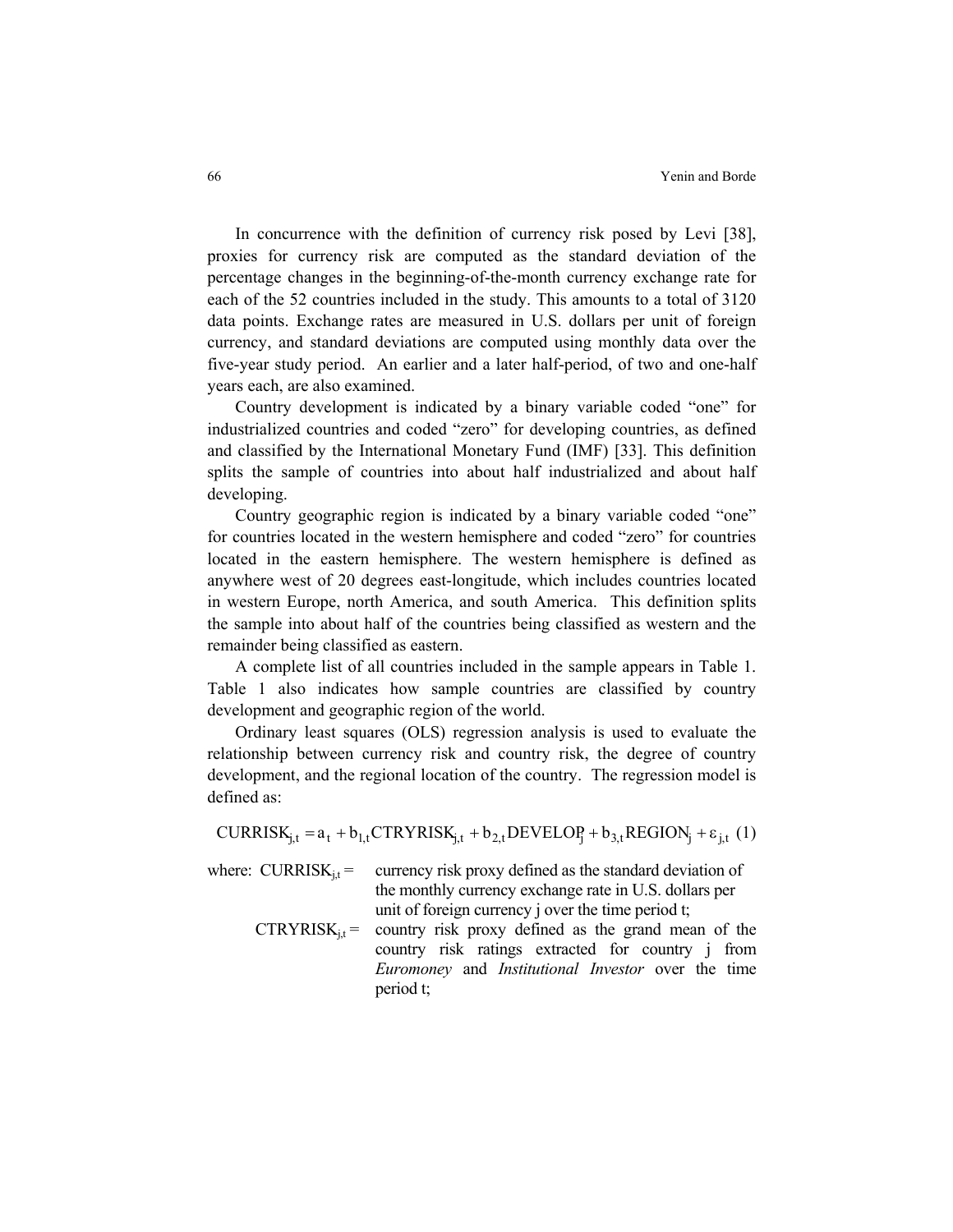| $DEVELOP_i =$ country development binary variable coded "one" for |
|-------------------------------------------------------------------|
| industrialized countries and coded "zero" for developing          |
| countries as defined and classified by the International          |
| Monetary Fund (IMF);                                              |
| $REGION_i$ = geographic region binary variable coded "one" for    |
| countries located in the western hemisphere and coded             |

untries located in the western hemisphere and coded "zero" for countries located in the eastern hemisphere;

 $a_t$  = intercept;  $b_{1-3t}$  = slope coefficients; and

 $\varepsilon_{\text{it}} = \text{error term.}$ 

#### **VI. RESULTS**

The results of this analysis for the whole five-year period (from 1991 through 1995) and for the earlier and later half-periods, of two and one-half years each, are reported in Table 2. Table 3 provides descriptive statistics for the variables included in the analysis. Multicollinarity does not seem to be a major problem as the variance inflation factors (VIF) are all relatively low values, as shown in Table 2.

 For the whole five-year period (Panel A), a strong significant relationship at the 1 percent level is evident between currency risk (CURRISK) and country risk (CTRYRISK), as hypothesized. The slope coefficient is negative, which supports the argument that higher currency risk is associated with higher country risk (as represented by lower country risk ratings). In support of the second hypothesis, a positive significant relationship, at the 5 percent level, exists between the level of country development (DEVELOP) and currency risk. That is, industrialized countries tend to experience higher levels of currency risk than developing countries. As discussed earlier, this phenomenon may be due to close economic relationships between the U.S. and many developing countries. Also, many developing countries peg their currencies to the U.S. dollar, which would tend to promote a positive relationship between country development and currency risk. The slope coefficient of the geographic region variable (REGION) is also significant at the 5 percent level, which supports the hypothesis that countries located in the western hemisphere of the world experience higher levels of currency exchange rate risk. This finding supports the argument that these countries may typically be more subject to the powerful dynamic forces of trade and investment and therefore that they experience higher levels of currency volatility and risk.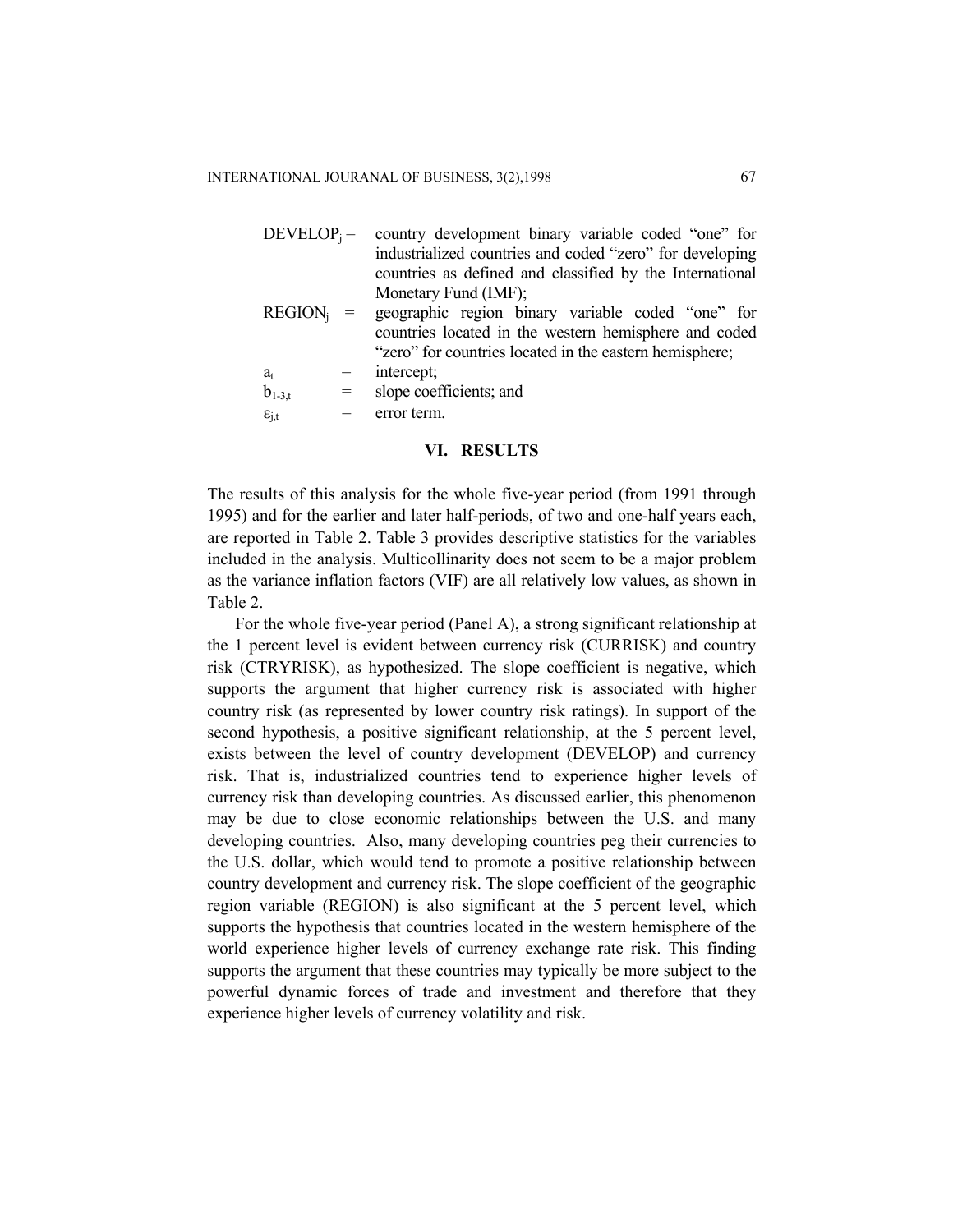| Table 1                                                                 |  |  |  |  |  |  |
|-------------------------------------------------------------------------|--|--|--|--|--|--|
| Sample countries displayed by country development and geographic region |  |  |  |  |  |  |

| <b>Country Development</b>                                                                                                                                                       |                                                                  |                                                                                                                               |                                                                                                                                                                                                                                                                               |  |  |  |  |
|----------------------------------------------------------------------------------------------------------------------------------------------------------------------------------|------------------------------------------------------------------|-------------------------------------------------------------------------------------------------------------------------------|-------------------------------------------------------------------------------------------------------------------------------------------------------------------------------------------------------------------------------------------------------------------------------|--|--|--|--|
| Industrialized                                                                                                                                                                   |                                                                  |                                                                                                                               | Developing                                                                                                                                                                                                                                                                    |  |  |  |  |
| Western<br>Hemisphere                                                                                                                                                            | Eastern<br>Hemisphere                                            | Western<br>Hemisphere                                                                                                         | Eastern<br>Hemisphere                                                                                                                                                                                                                                                         |  |  |  |  |
| Austria<br>Belgium<br><b>Britain</b><br>Canada<br>Denmark<br>France<br>Germany<br>Ireland<br>Italy<br><b>Netherlands</b><br>Norway<br>Portugal<br>Spain<br>Sweden<br>Switzerland | Australia<br>Finland<br>Greece<br>Japan<br><b>New</b><br>Zealand | Argentina<br><b>Brazil</b><br>Chile<br>Colombia<br>Ecuador<br>Malta<br>Mexico<br>Peru<br>South Africa<br>Uruguay<br>Venezuela | Bahrain<br>China<br>Hong Kong<br>Hungary<br>India<br>Indonesia<br><b>Israel</b><br>Jordan<br>Kuwait<br>Lebanon<br>Malaysia<br>Pakistan<br>Philippines<br>Poland<br>Saudi Arabia<br>Singapore<br>South Korea<br>Taiwan<br>Thailand<br>Turkey<br><b>United Arab</b><br>Emirates |  |  |  |  |

Note: Country development classifications follow those of the International Monetary Fund (IMF), and western hemisphere is defined as anywhere west of 20 degrees east-longitude, which includes countries located in Western Europe, North America, and South America.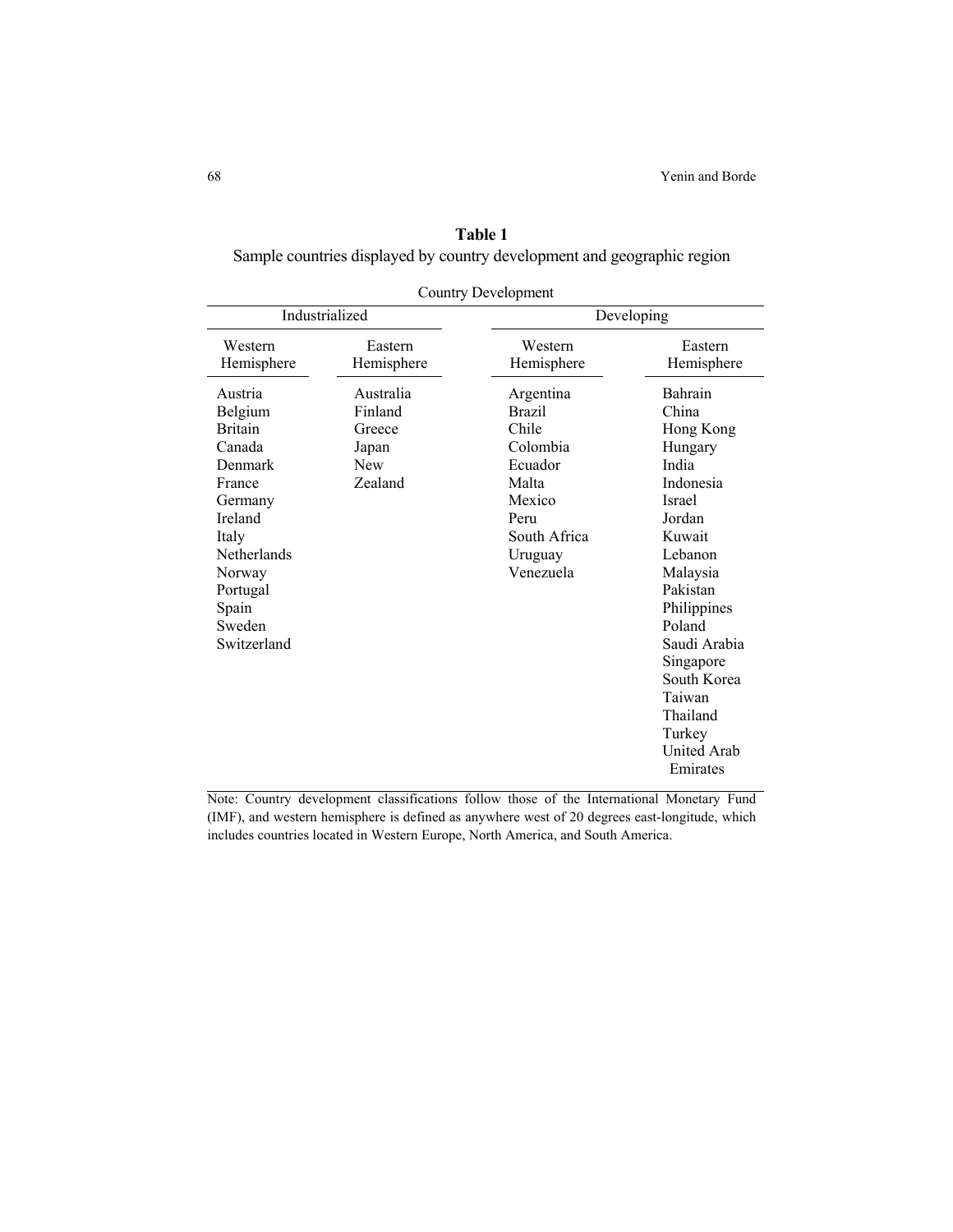#### **Table 2**

Relationships between currency risk and country risk, country development, and geographic region from 1991 to 1995

 $CURRISK_{i,t} = a_t + b_{1,t} CTRYRISK_{i,t} + b_{2,t} DEVELOP_i + b_{3,t} REGION_i + \varepsilon_{i,t}$ 

|                                                                                         |              | <b>Panel A: (Whole Period, from 1991 to 1995)</b> n=52, Adj. $R^2=0.2959$ , F=8.14*** |     |  |  |  |  |
|-----------------------------------------------------------------------------------------|--------------|---------------------------------------------------------------------------------------|-----|--|--|--|--|
| Variable                                                                                | Coefficient  | t-statistic                                                                           | VIF |  |  |  |  |
| Constant                                                                                | 0.0564600    | 5.68***                                                                               |     |  |  |  |  |
| <b>CTRYRISK</b>                                                                         | $-0.0006199$ | $-3.59***$                                                                            | 2.3 |  |  |  |  |
| <b>DEVELOP</b>                                                                          | 0.0184700    | $2.33**$                                                                              | 2.7 |  |  |  |  |
| <b>REGION</b>                                                                           | 0.0136700    | $2.62**$                                                                              | 1.2 |  |  |  |  |
| Panel B: (Earlier Half-Period, from 1991 to 1993) n=52, Adj. $R^2$ =0.3813, F=11.48***  |              |                                                                                       |     |  |  |  |  |
| Variable                                                                                | Coefficient  | t-statistic                                                                           | VIF |  |  |  |  |
| Constant                                                                                | 0.0605700    | $6.46***$                                                                             |     |  |  |  |  |
| <b>CTRYRISK</b>                                                                         | $-0.0007594$ | $-4.53***$                                                                            | 2.4 |  |  |  |  |
| <b>DEVELOP</b>                                                                          | 0.0320700    | 3 99***                                                                               | 2.7 |  |  |  |  |
| <b>REGION</b>                                                                           | 0.0113500    | $2.18**$                                                                              | 1.2 |  |  |  |  |
| <b>Panel C: (Later Half-Period, from 1993 to 1995)</b> n=52, Adj. $R^2=0.0614$ , F=2.11 |              |                                                                                       |     |  |  |  |  |
| Variable                                                                                | Coefficient  | t-statistic                                                                           | VIF |  |  |  |  |
| Constant                                                                                | 0.0415800    | $2.80***$                                                                             |     |  |  |  |  |
| <b>CTRYRISK</b>                                                                         | $-0.0003751$ | $-1.53$                                                                               | 2.2 |  |  |  |  |
| <b>DEVELOP</b>                                                                          | 0.0087100    | 0.82                                                                                  | 2.5 |  |  |  |  |
| <b>REGION</b>                                                                           | 0.0117100    | 1.63                                                                                  | 1.2 |  |  |  |  |

\*\*\* Significant at the 1% level; \*\* Significant at the 5% level; \* Significant at the 10% level.

 $CURRISK<sub>i,t</sub> = currency risk proxy defined as the standard deviation of the monthly currency$ exchange rate in U.S. dollars per unit of foreign currency j over the time period t,

 $CTRYRISK<sub>j,t</sub> = country risk proxy defined as the combined grand mean of the country risk$ ratings extracted for country j from *Euromoney* and *Institutional Investor* over the period t,

 $DEVELOP_i =$  country development binary variable coded one for industrialized countries and coded zero for developing countries as defined and classified by the IMF,

 $REGION_i = geographic region binary variable coded one for countries located in the western$ hemisphere and coded zero for countries located in the western hemisphere.

Note: All variance inflation factors (VIF) are relatively low, which implies that multicollinarity is not a major problem [see Neter, Wasserman, and Kutner [43] p.408-411].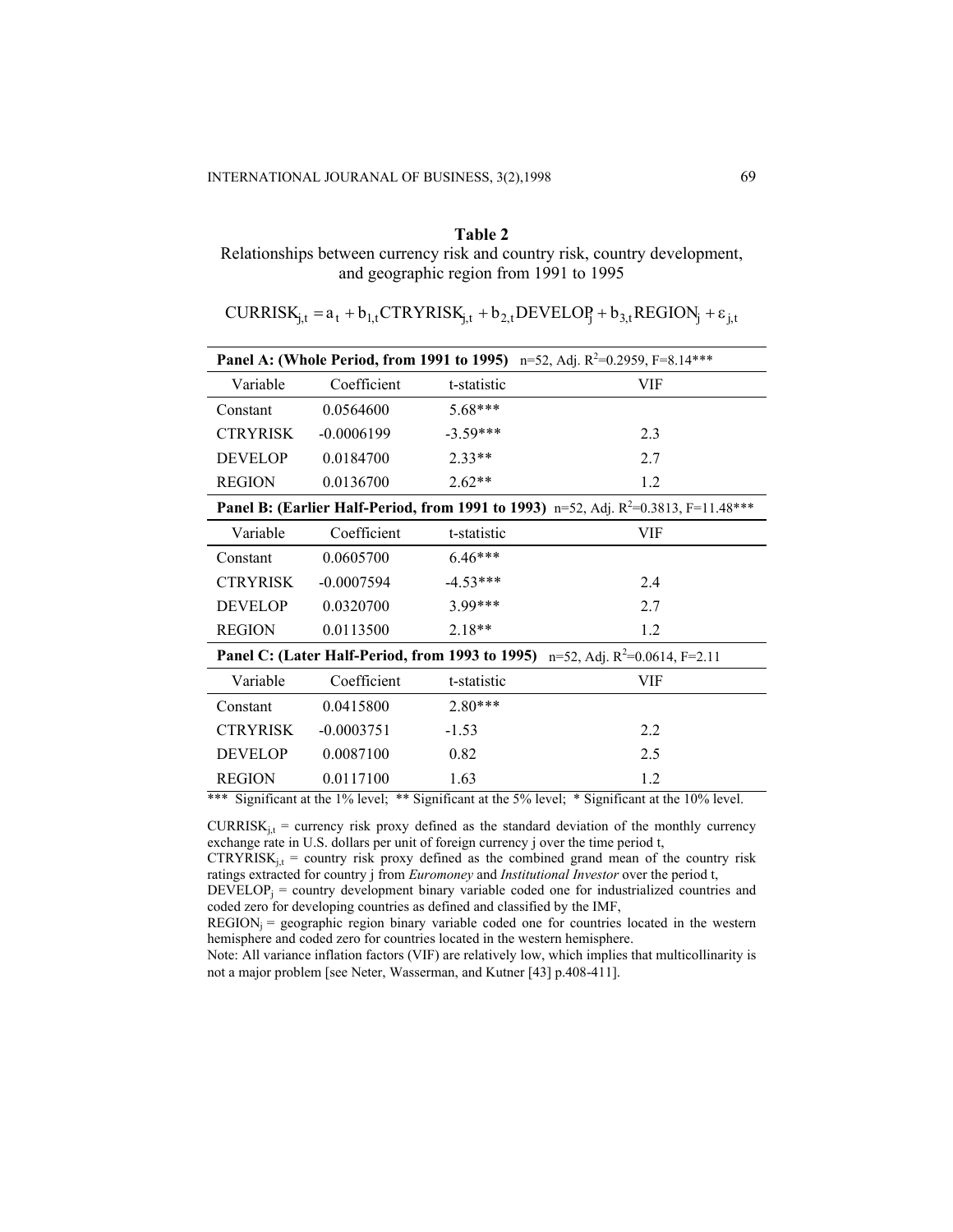| Variable (Time Period) n=52 | Mean   | Std. Dev. | Minimum    | Maximum |
|-----------------------------|--------|-----------|------------|---------|
| CURRISK (1991 to 1995)      | 0.0304 | 0.0203    | 0.00009642 | 0.1160  |
| CURRISK (1991 to 1993)      | 0.0306 | 0 0 2 1 6 | 0.00009813 | 0.1101  |
| CURRISK (1993 to 1995)      | 0.0258 | 0.0241    | 0.00009642 | 0.1432  |
| CTRYRISK (1991 to 1995)     | 64.590 | 21 121    | 19.505     | 94.694  |
| CTRYRISK (1991 to 1993)     | 63.200 | 22 053    | 17 282     | 94.629  |
| CTRYRISK (1993 to 1995)     | 66.591 | 19 777    | 25 988     | 95 030  |
| <b>DEVELOP</b>              | 0.3846 | 0.4913    | 0.000      | 1.000   |
| <b>REGION</b>               | 0.5000 | 0.5049    | 0.000      | 1.000   |

**Table 3**  Descriptive statistics of variables analyzed

 $CURRISK =$  currency risk proxy defined as the standard deviation of the monthly currency exchange rate in U.S. dollars per unit of foreign currency,

CTRYRISK = country risk proxy defined as the combined grand mean of the country risk ratings extracted from *Euromoney* and *Institutional Investor*,

DEVELOP = country development binary variable coded one for industrialized countries and coded zero for developing countries as defined and classified by the IMF, and

REGION = geographic region binary variable coded one for countries located in the western hemisphere and coded zero for countries located in the western hemisphere.

When the five-year period of study is split into earlier (Panel B) and later (Panel C) half-periods, the results change dramatically. The results from the analysis that covers the earlier half-period are stronger, as indicated by an increase in the adjusted  $R^2$  from about 30 percent for the whole five-year period to about 38 percent for the earlier half-period. The signs of the respective coefficients remain unchanged. Conversely, the results from the analysis that spans the later half-period are substantially weaker, as indicated by a decrease in the adjusted R2 from about 30 percent for the whole five-year period to about 6 percent for the later half-period. With respect to the later half-period, none of the slope coefficients are statistically significant at any conventional level.

 These findings appear to indicate that the relationships between currency risk and country risk and country development are changing over time. These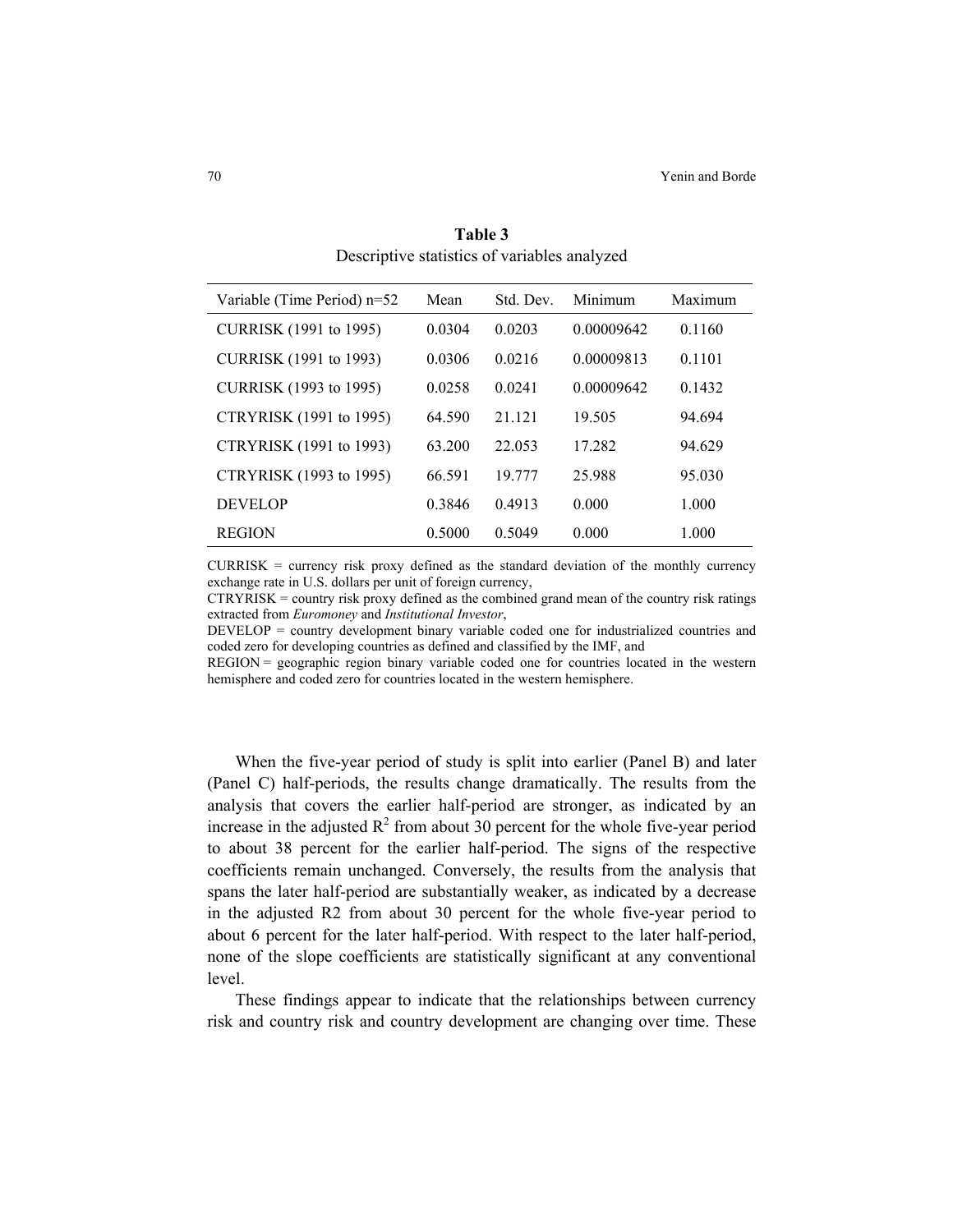results imply that these relationships are de-coupling, which means that the typical historical positive association between currency risk and country risk may be disintegrating with the passage of time. Moreover, the relationship between currency risk and country development also seems to be crumbling, as is the relationship between currency risk and geographic region. Perhaps these observed changes are a manifestation of the effects of increasing globalization. Thus, these findings hold rich implications for the risk control strategies adopted by multinational companies and other constituents of the global marketplace.

#### **VII. SUMMARY AND CONCLUSION**

This study examines the relationships between currency exchange rate risk and country risk, country development, and country geographic location. Using publicly available data for a sample of 52 countries over the period from 1991 through 1995, results of the analysis indicate that those countries with relatively high levels of country risk experience relatively high levels of currency risk. This finding supports the argument that those underlying factors that drive country risk seem also to have an influence on currency exchange rate risk. The results also indicate that industrialized countries typically experience higher currency risk, as do countries located in the Western Hemisphere of the world. However, these observed relationships seem to be substantially weaker and virtually non-existent in the later sub-period (from 1993 to 1995) when compared to the earlier sub-period of time (from 1991 to 1993).

 Several major conclusions emerge from the results of this study that would be useful to multinational firms and other constituents of the global marketplace. First, historical relationships between currency exchange rate risk and country risk may no longer hold. This implies that traditional hedging strategies may need to be modified to reflect changing risk relationships. Second, the aggregate difference in currency exchange rate risk level that seems to have existed historically between industrialized countries and developing countries may be disintegrating. And third, the typical differences in regional patterns of currency exchange rate risk may also be diminishing. In conclusion, multinational firms would likely find this new information on international risk relationships useful when developing currency and country risk control strategies.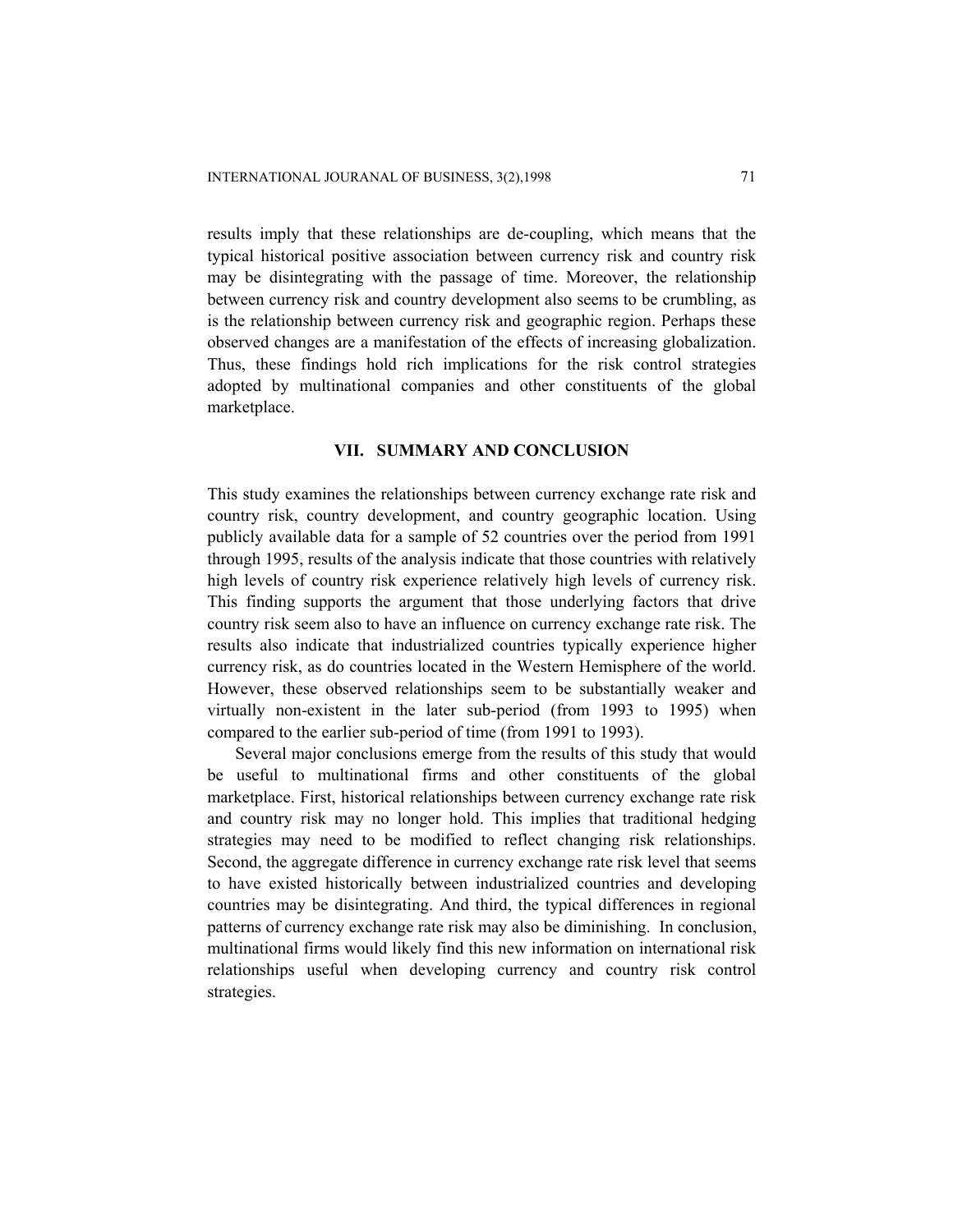#### **REFERENCES**

- [1] Abdullah, F. (1985). "Development of an Advance Warning Indicator of External Debt Servicing Vulnerability," *Journal of International Business Studies*, 16, 135-141.
- [2] Bird, G. (1986). "New Approaches to Country Risk," *Lloyds Bank Review*, 162, 1-16.
- [3] Bodnar, G.M. and W.M. Gentry. (1993). "Exchange Rate Exposure and Industry Characteristics: Evidence from Canada, Japan, and the USA," *Journal of International Money and Finance*, 12, 29-45.
- [4] Brewer, T.L. (1985). "A Comparative Analysis of the Fiscal Policies of Industrial and Developing Countries: Policy Instability and Governmental Regime Instability," *Journal of Comparative Economics*, 9, 191-196.
- [5] Brewer, T.L. (1985). "Regime Changes and Fiscal Policy Deviations from Trends," In T.L. Brewer (ed.), *Political Risks in International Business*, Praeger, New York, 137-148.
- [6] Brewer, T.L. (1987). "Instability in Developing and Industrial Countries: Methodological and Theoretical Issues," *Journal of Comparative Economics*, 11, 120-123.
- [7] Brewer, T.L. and P. Rivoli. (1990). "Politics and Perceived Country Creditworthiness in International Banking," *Journal of Money Credit and Banking*, 3, 357-369.
- [8] Burton, F.N. and H. Inoue. (1985). "An Appraisal of the Early Warning Indicators of Sovereign Loan Default in Country Risk Evaluation Systems," *Management International Review*, 25, 45-56.
- [9] Burton, F.N. and H. Inoue. (1987). "A Country Risk Appraisal Model of Foreign Asset Expropriation in Developing Countries," *Applied Economics*, 19, 1009-1048.
- [10] Chase, C.D., J.L. Kuhle and C.H. Walther. (1988). "The Relevance of Political Risk in Direct Foreign Investment," *Management International Review*, 28, 31-38.
- [11] Citron, J. and G. Nickelsburg. (1987). "Country Risk and Political Instability," *Journal of Development Economics*, 25, 385-392.
- [12] Collier, P. and E.W. Davis. (1985). "The Management of Currency Transaction Risk by UK Multinational Companies," *Accounting and Business Research*, 15, 327-334.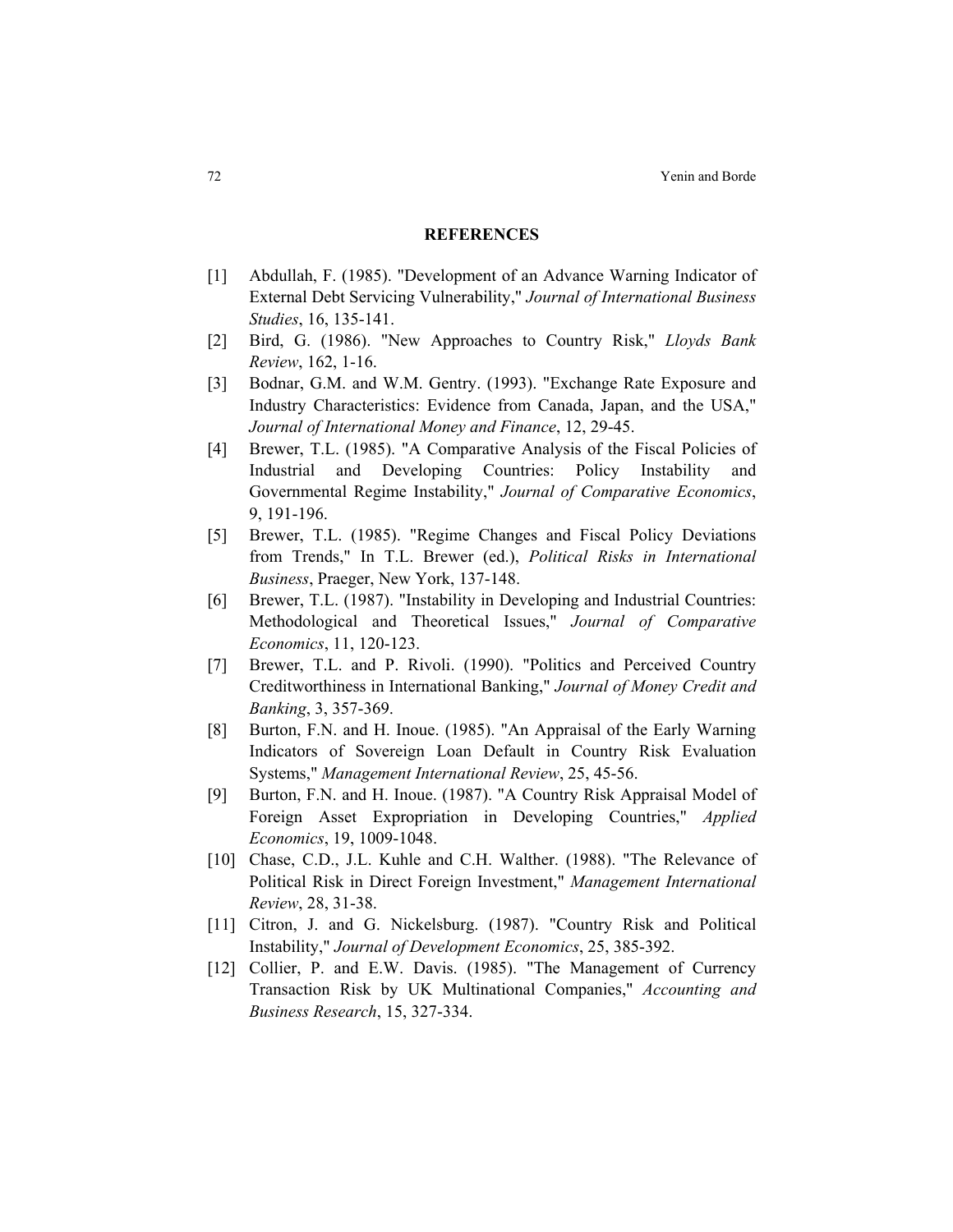- [13] Collier, P., E.W. Davis, J.B. Coates, and S.G. Longden. (1990). "The Management of Currency Risk: Case Studies of US and UK Multinationals," *Accounting and Business Research*, 20, 206-210.
- [14] Cosset, J.C. and B.D. de la Rianderie. (1985). "Political Risk and Foreign Exchange Rates: An Efficient-Markets Approach," *Journal of International Business Studies*, 16, 21-55.
- [15] Cosset, J.C. and J. Roy. (1991). "The Determinants of Country Risk Ratings," *Journal of International Business Studies*, 22, 135-142.
- [16] Cosset, J.C., Y. Siskos, and C. Zopounidis. (1992). "Evaluating Country Risk: A Decision Support Approach," *Global Finance Journal*, 3, 79-95.
- [17] DeMaskey, A.L. (1995). "A Comparison of the Effectiveness of Currency Futures and Currency Options in the Context of Foreign Exchange Risk Management," *Managerial Finance*, 21, 40-51.
- [18] Davis, R.R. (1981). "Alternative Techniques for Country Risk Evaluation," *Business Economics*, 16, 34-41.
- [19] Dhonte, P. (1975). "Describing External Debt Situations: A Roll-Over Approach," *International Monetary Fund Staff Papers*, 22, 159-186.
- [20] Dumas, B. and B. Solnik. (1995). "The World Price of Foreign Exchange Risk," *Journal of Finance*, 50, 445-479.
- [21] Eaker, M.R. and D.M. Grant. (1987). "Cross-Hedging Foreign Currency Risk," *Journal of International Money and Finance*, 6, 85-105.
- [22] Edwards, S. and G. Tabellini. (1991). "Explaining Fiscal Policies and Inflation in Developing Countries," *Journal of International Money and Finance*, 10, Supplement, 16-48.
- [23] Encarnation, D.J. and S. Vachani. (1985). "Foreign Ownership: When Hosts Change the Rules," *Harvard Business Review*, 63, 152-160.
- [24] Euromoney, Euromoney Publications: London, England.
- [25] Fatehi, K. and M.H. Safizadeh. (1994). "The Effect of Sociopolitical Instability on the Flow of Different Types of Foreign Direct Investment," *Journal of Business Research*, 31, 65-73.
- [26] Feder, G. and R. Just. (1977). "A Study of Debt Servicing Capacity Applying Logit Analysis," *Journal of Development Economics*, 4, 25-38.
- [27] Frank, C.R. and W.R. Cline. (1971). "Measurement of Debt Servicing Capacity: An Application of Discriminant Analysis," *Journal of International Economics*, 1, 327-344.
- [28] Gonzalez, M.V. and E.B. Villanueva. (1992). "Steering a Subsidiary Through a Political Crisis," *Risk Management*, 39, 16-27.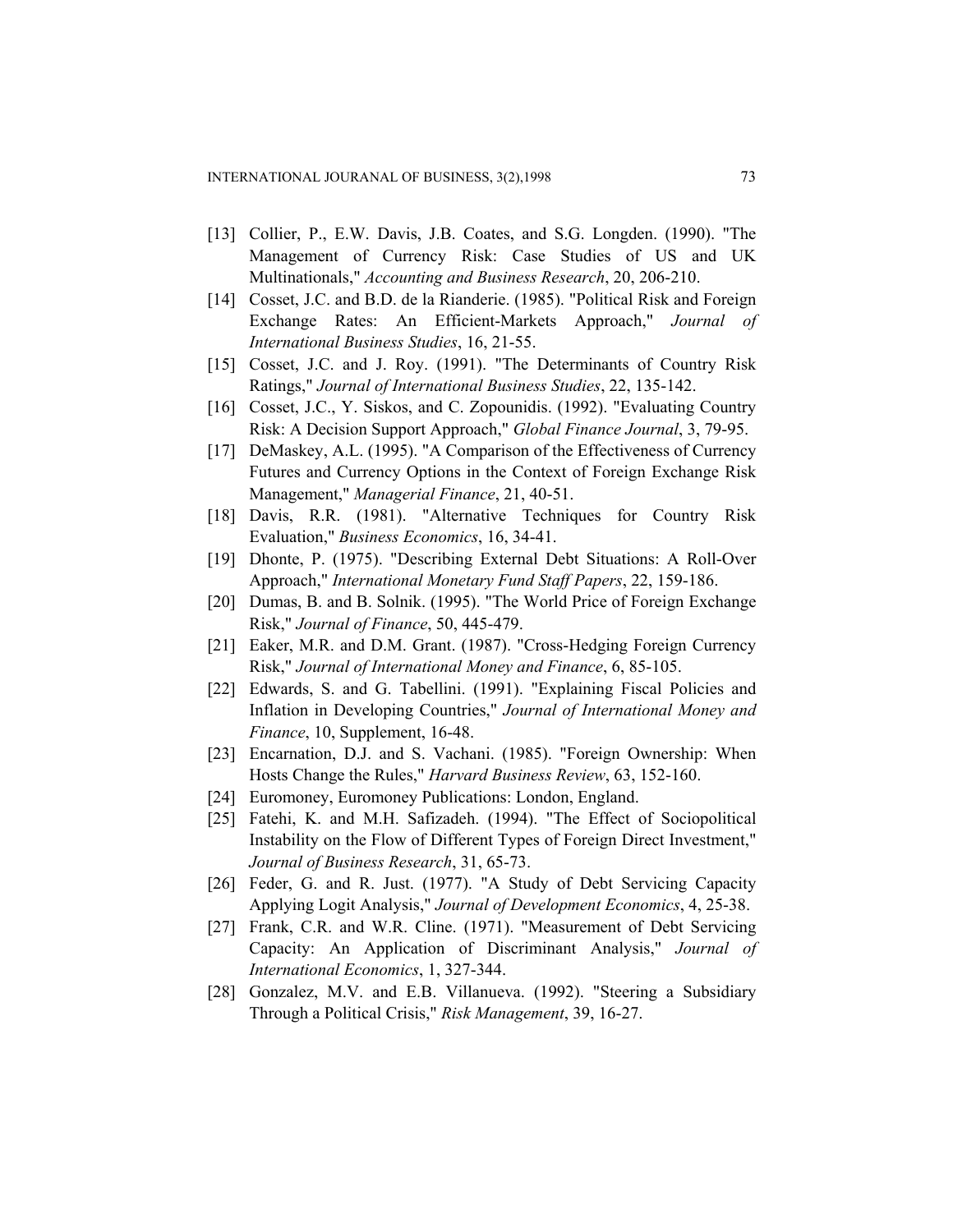- [29] Hakkio, C.S. and A. Sibert. (1995). "The Foreign Exchange Risk Premium," *Journal of Money Credit and Banking*, 27, 301-317.
- [30] Harvey, M.G. (1993). "A Survey of corporate Programs for Managing Terrorist Threats," *Journal of International Business Studies*, 24, 465- 478.
- [31] Hung, J. (1993). "Assessing the Exchange Rate's Impact on U.S. Manufacturing Profits," *Federal Reserve Bank of New York Quarterly Review*, 17, 44-63.
- [32] *Institutional Investor*, Institutional Investor, Inc.: New York, NY.
- [33] *International Financial Statistics*, International Monetary Fund (IMF): Washington, DC.
- [34] Kim, W.C. (1987). "Competition and the Management of Host Government Intervention," *Sloan Management Review*, 28, 33-39.
- [35] Kobrin, S.J. (1979). "Political Risk: A Review and Reconsideration," *Journal of International Business Studies*, 10, 67-80.
- [36] Kwok, C.Y. (1987). "Hedging Foreign Exposures: Independent vs Integrative Approaches," *Journal of International Business Studies*, 18, 33-51.
- [37] Lessard, D.R. and J.B. Lightstone. (1986). "Volatile Exchange Rates Can Put Operations at Risk," *Harvard Business Review*, 64, 107-114.
- [38] Levi, M.D. (1996). *International Finance*, 3rd ed., McGraw-Hill, Inc.: New York, NY.
- [39] Makhija, M.V. (1993). "Government Intervention in the Venezuelan Petroleum Industry: An Empirical Investigation of Political Risk," *Journal of International Business Studies*, 24, 531-555.
- [40] Madura, J. (1995). *International Financial Management*, 4th ed., West Publishing: St. Paul, MN.
- [41] Melvin, M. and Schlagenhauf. (1985). "A Country Risk Index: Econometric Formulation and an Application to Mexico," *Economic Inquiry*, 23, 601-619.
- [42] Mauro, P. (1994). "Essays on Country Risk, Asset Markets and Growth (Economic Growth, Government Debt)," Unpublished Dissertation, Harvard University.
- [43] Neter, J., W. Wasserman, and M.H. Kutner. (1980). *Applied Linear Regression Models*, 2nd ed., Irwin: Homewood, IL.